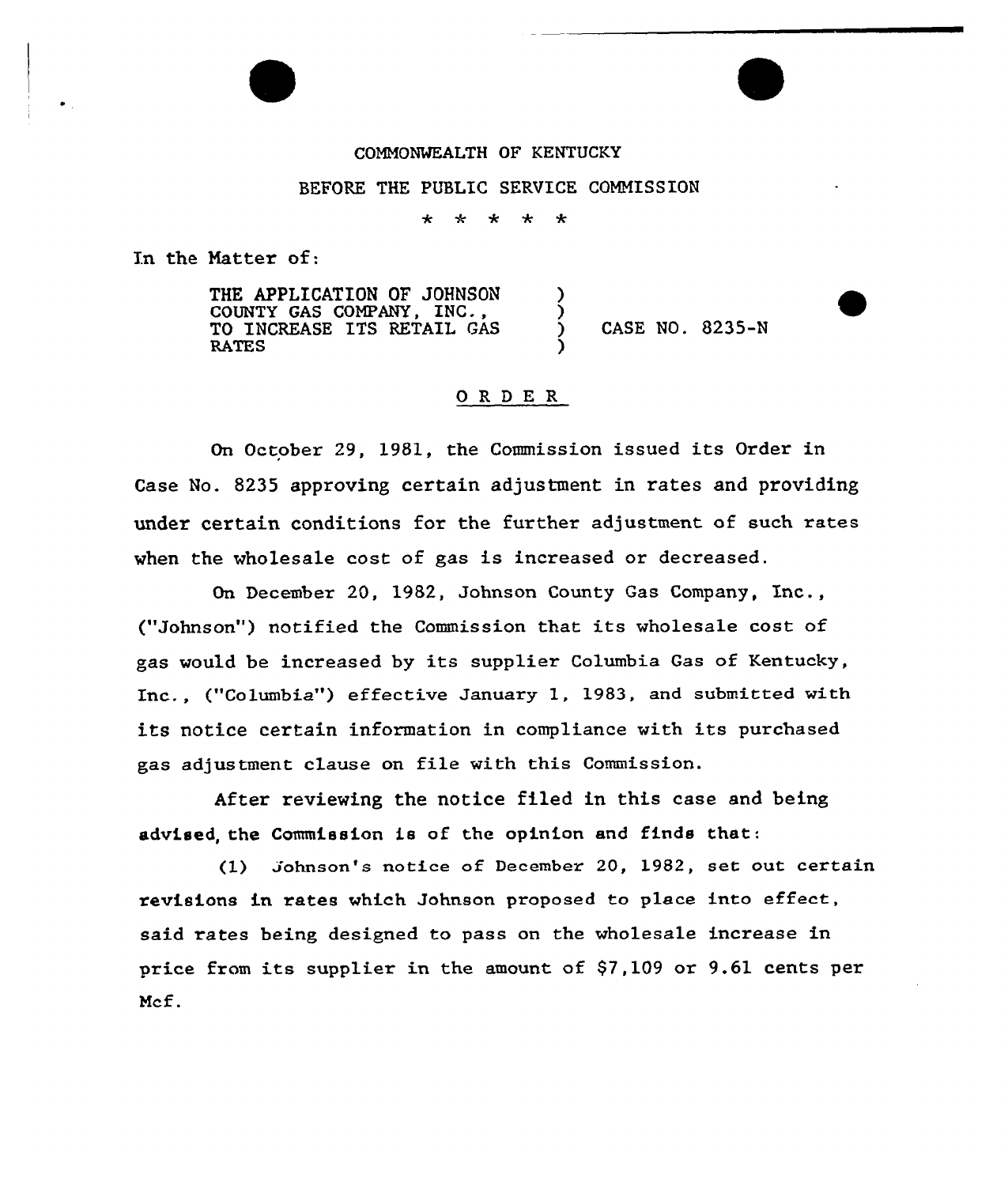

 $\bullet$ 

(2) Johnson's notice of December 20, 1982, does not provide the Commission with the 20-day notice as required by statute, therefore, the proposed rates should become effective on and after January 9, 1983.

(3) Johnson's adjustment in rates under the purchased gas adjustment provisions approved by the Commission in its Order in Case No. 8235 dated October 29, 1981, is fair, just and reasonable, in the public interest and should be effective with gas supplied on and after January 9, l983, subject to refund.

IT IS THEREFORE ORDERED that the rates in Appendix <sup>A</sup> be and they hereby are authorized to be effective for gas supplied on and after January 9, 1983, subject to refund.

IT IS FURTHER ORDERED that fox the purpose of the future application of the purchased gas adjustment clause the base xate fox purchased gas shall be:

### Commodity

Kentucky Vest Virginia Gas Company Columbia Gas of Kentucky \$4.2187 per Hcf 5.788 per Ncf

IT IS FURTHER ORDERED that within 30 days after the date of this Order, Johnson shall file with this Commission its revised tariff sheets setting out the rate authorized herein.

 $-2-$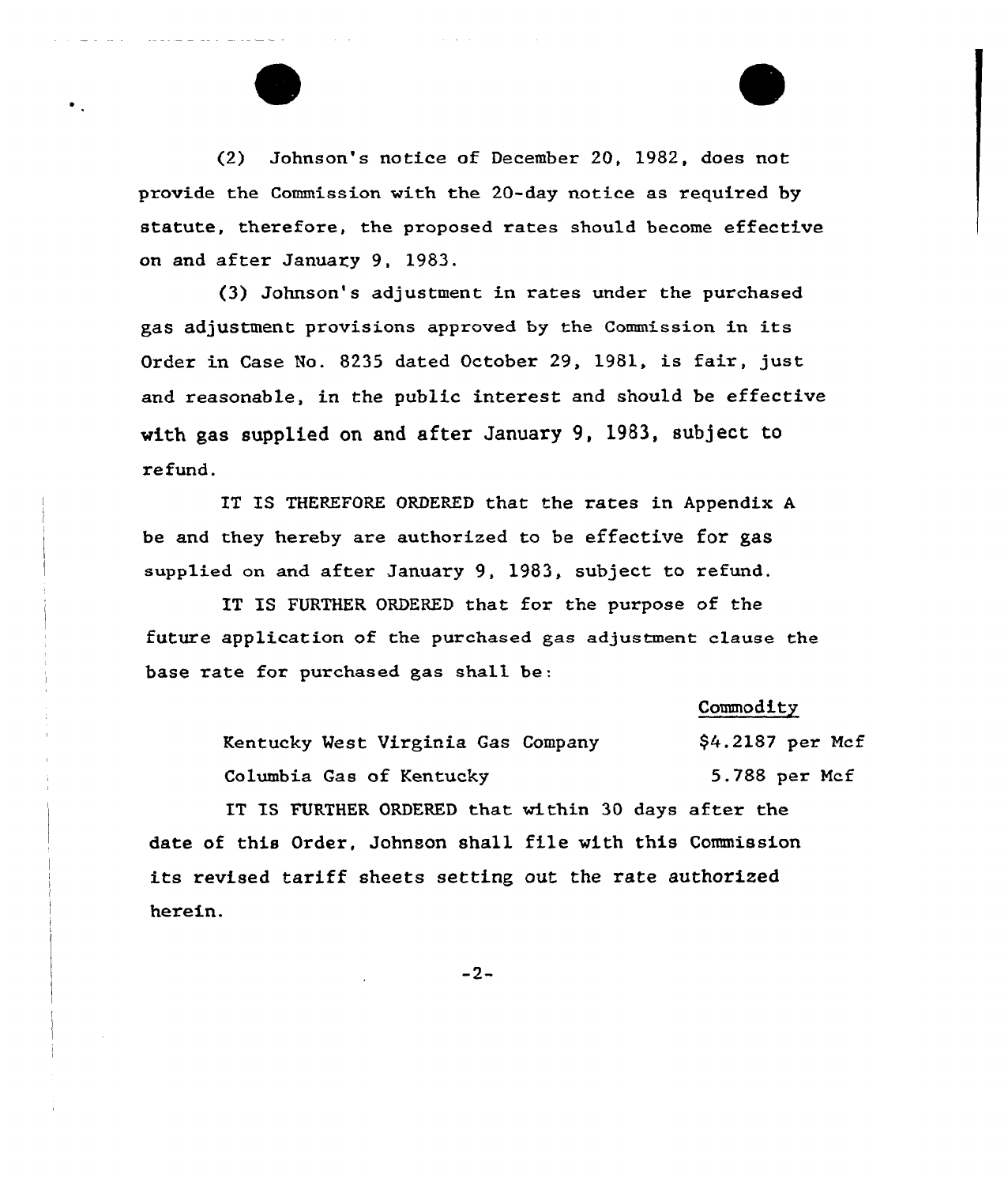

 $\bullet$ .



Done at Frankfort, Kentucky, this 4th day of January, 1983.

and the contract of the con-

**College** 

PUBLIC SERUICE COMMISSION

 $\overline{\text{Chairman}^2}$ Mull<br>Werning Landall

Commissioner

ATTEST:

**Secretary**